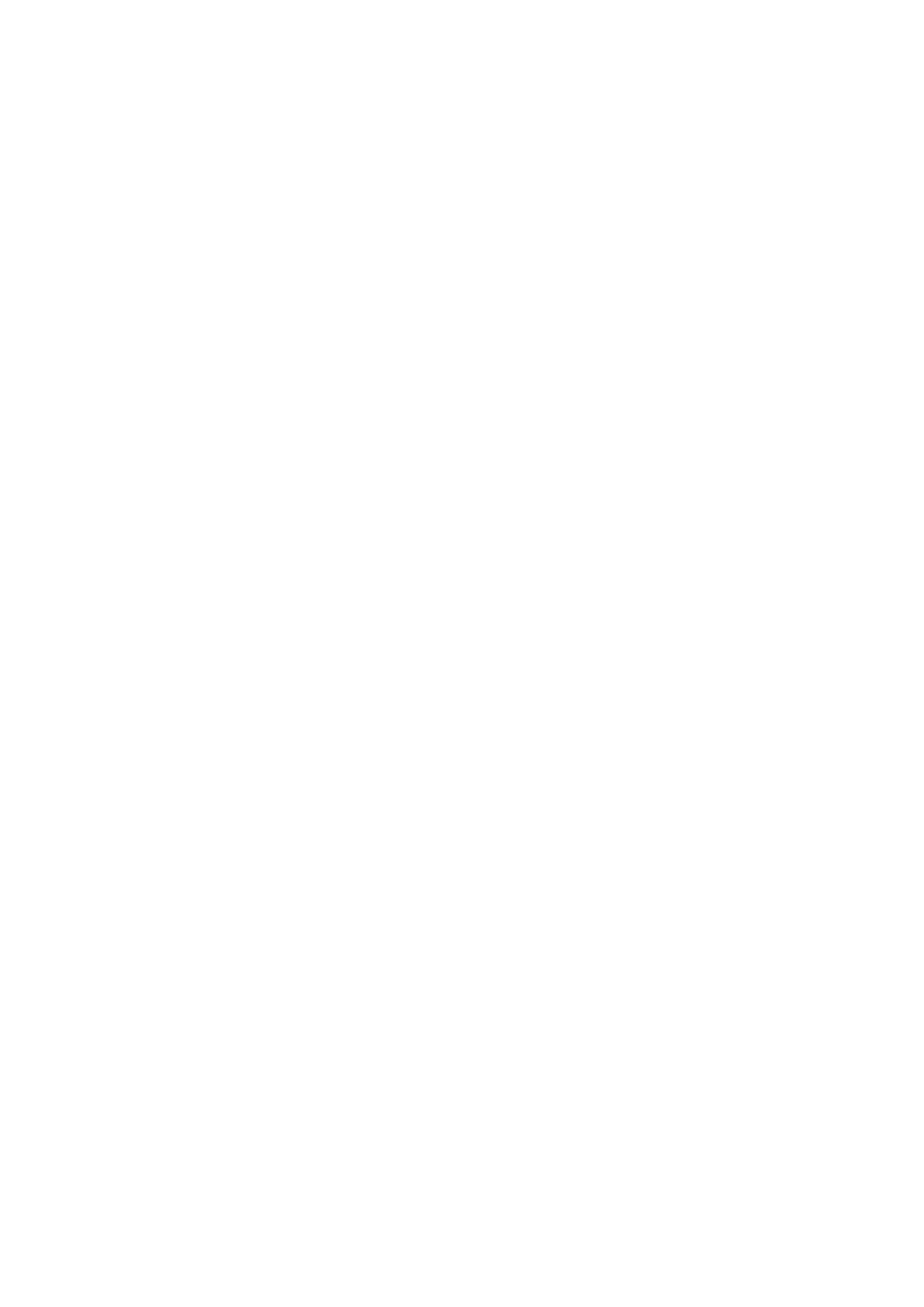# **Report to ASCOBANS AC20 from intersessional bycatch working group**

Compiled by Russell Leaper, International Fund for Animal Welfare, [r.c.leaper@abdn.ac.uk](mailto:r.c.leaper@abdn.ac.uk)

#### **The group was given the following tasks at AC19**

- 1. To further explore management procedures relating to bycatch, including those proposed under the SCANS II and CODA projects.
- 2. To report on, and assist in, projects related to bycatch in which fishermen, gear technologists and cetacean scientists cooperate.
- 3. To assess the best approaches to address the bycatch problem within fisheries fora.
- 4. To identify relevant fisheries fora meetings where an ASCOBANS representation would be useful, and promote input as appropriate.
- 5. To develop active ASCOBANS involvement at relevant RAC and other meetings, and report back from such meetings.
- 6. To report on national initiatives concerning bycatch mitigation, alternative gear experiments, improvement of bycatch monitoring, etc.
- 7. To report results of scientific studies on bycatch.
- 8. To summarize the results of initiatives at, or meetings of other fora such as OSPAR, EC, ICES and HELCOM.
- 9. To prepare an overview of problem areas (geographical and fishery type) and the status of knowledge of the problem, monitoring and mitigation in place to identify gaps

The group did not meet at all during the intersessional period and so all correspondence was by email or using the new forum and discussion facilities on the ASCOBANS website. Overall, there was very limited participation suggesting that discussions within the group may not be adding much to ongoing more detailed consideration in other situations. It was noted at the outset that there was considerable overlap in the remit of this group and the ICES WGBYC and that it was important to avoid duplication of effort. The ICES WGBYC met from 4-9 February 2013 in Copenhagen and the full report is available

at [http://www.ices.dk/sites/pub/Publication%20Reports/Expert%20Group%20Report/acom](http://www.ices.dk/sites/pub/Publication%20Reports/Expert%20Group%20Report/acom/2013/WGBYC/wgbyc_2013.pdf) [/2013/WGBYC/wgbyc\\_2013.pdf](http://www.ices.dk/sites/pub/Publication%20Reports/Expert%20Group%20Report/acom/2013/WGBYC/wgbyc_2013.pdf) and as [AC20/Doc.3.1.a.](http://www.ascobans.org/pdf/ac20/AC20_3.1.a_ICES2013_WGBYC.pdf)

The ICES WGBYC was asked to answer 3 requests from the EU concerning Monitoring schemes, ADDs improvements and reference points for bycatch. This work was completed by the ICES WKBYC which from 20-22 March 2013 in Copenhagen. The full report is available at [http://www.ices.dk/sites/pub/Publication%20Reports/Expert%20Group%20Rep](http://www.ices.dk/sites/pub/Publication%20Reports/Expert%20Group%20Report/acom/2013/WKBYC/wkbyc_2013.pdf) [ort/acom/2013/WKBYC/wkbyc\\_2013.pdf](http://www.ices.dk/sites/pub/Publication%20Reports/Expert%20Group%20Report/acom/2013/WKBYC/wkbyc_2013.pdf) and as [AC20/Doc.3.1.b.](http://www.ascobans.org/pdf/ac20/AC20_3.1.b_ICES2013_WKBYC.pdf)

The subsequent advices provided by ICES to the EU can be seen at [http://www.ices.dk/sites/pub/Publication%20Reports/Advice/2013/Special%20requests/](http://www.ices.dk/sites/pub/Publication%20Reports/Advice/2013/Special%20requests/EU_bycatch%20of%20cetaceans%20and%20other%20protected%20species.pdf)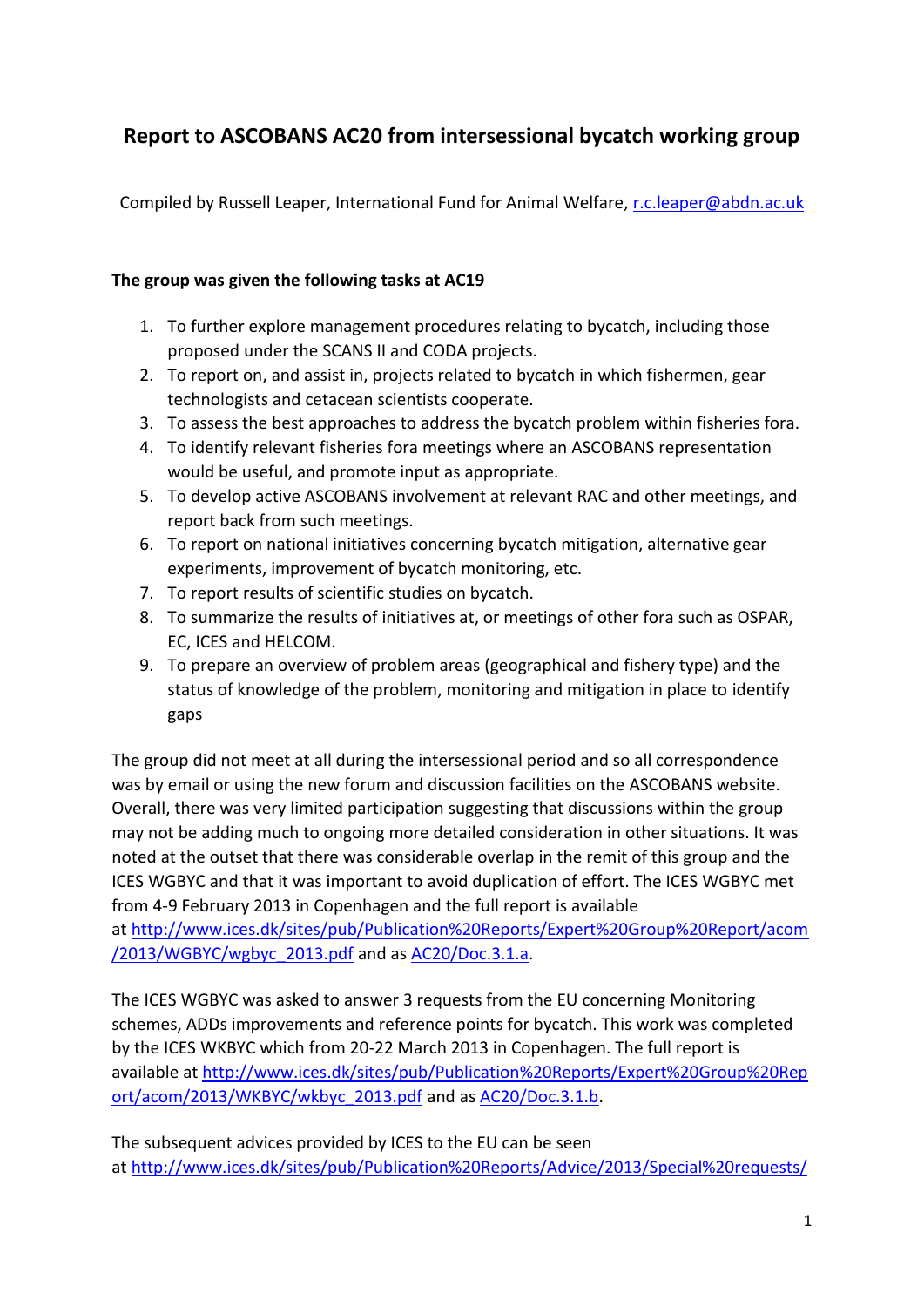[EU\\_bycatch%20of%20cetaceans%20and%20other%20protected%20species.pdf](http://www.ices.dk/sites/pub/Publication%20Reports/Advice/2013/Special%20requests/EU_bycatch%20of%20cetaceans%20and%20other%20protected%20species.pdf) and as [AC20/Doc.3.1.c.](http://www.ascobans.org/pdf/ac20/AC20_3.1.c_ICES2013_AdviceBycatch.pdf)

With respect to harbour porpoises in the North Sea, many of the tasks of the bycatch group are also covered by the report on the implementation of the North Sea Conservation Plan for harbour porpoises [\(AC20/Doc.2.2.1.b\)](http://www.ascobans.org/pdf/ac20/AC20_2.2.1.b_Report_NorthSeaCoordinator.pdf).

On Task 1, work is underway at the Sea Mammal Research Unit, University of St. Andrews, UK, to further explore management procedure approaches and particularly investigate aspects of deriving mortality limits by spatial areas. This work is ongoing and results are not currently available. However the ongoing work emphasises the need for clearer specification of conservation objectives as outlined in [AC20/Doc.3.1.2.a](http://www.ascobans.org/pdf/ac20/AC20_3.1.2.a_DecisionsBycatchLimits.pdf) '[Societal decisions](http://www.ascobans.org/pdf/ac20/AC20_3.1.2.a_DecisionsBycatchLimits.pdf)  required for the determination [of safe bycatch limits for harbour porpoise, common dolphin](http://www.ascobans.org/pdf/ac20/AC20_3.1.2.a_DecisionsBycatchLimits.pdf)  [and bottlenose dolphin](http://www.ascobans.org/pdf/ac20/AC20_3.1.2.a_DecisionsBycatchLimits.pdf)'. In particular there is a need to fully specify conservation objectives with an associated level of certainty, the timeframe over which such objectives should be met and the management units for each species that are to be used. Unless these are specified it is difficult to develop useful simulation scenarios.

The UK had requested comments on AC20/Doc.3.1.2.a but given the time constraints of coordinating a response members of the group provided comments individually.

Scheidat et al. (2013) also compared various options for estimating bycatch limits for Netherlands waters. Their conclusions support those of the ASCOBANS bycatch working group in 2012 that 'it seems difficult to justify a simple percentage of population level for a bycatch reference indicator and the 1% or 1.7% of best population estimate currently used may be too high in many situations' ([AC19/Doc.4-06\)](http://www.ascobans.org/pdf/ac19/AC19_4-06_Report_BycatchWG.pdf).

As mentioned earlier in paragraph 2 (where references are given) also ICES WKBYC dealt with the subject, responding to the EU request on "How to set bycatch limits and classifying fisheries to risk".

Related to Task 2, James Turner informed the group that Future Oceans (see product range at [http://www.futureoceans.com/acoustic-marine-pinger-product-range\)](http://www.futureoceans.com/acoustic-marine-pinger-product-range) had made significant progress with the uptake of 10 kHz Porpoise Pingers in the North east USA ground fishery over the past year, where the introduction of the new LED Porpoise Pingers deferred the closure of the Gulf of Maine ground fishery. This resulted in the uptake of over 5000 Pingers in the fishery in early 2013. James drew attention to the evidence supporting the use of 10kHz pingers for reducing harbour porpoise bycatch and that he believed there was scope for greater use of such pingers in Europe.

Mats Amundin (SAMBAH) informed on a new programmable pinger developed and commercialised by Aquatec, called AquaMark 848. It is apparently aimed at deterring dolphins, since it transmits sounds with lower primary frequencies, and considerably higher SL. There does not seem to have been any studies on potential effects. This has waterproof connections so was thought to be more reliable. Specification can be found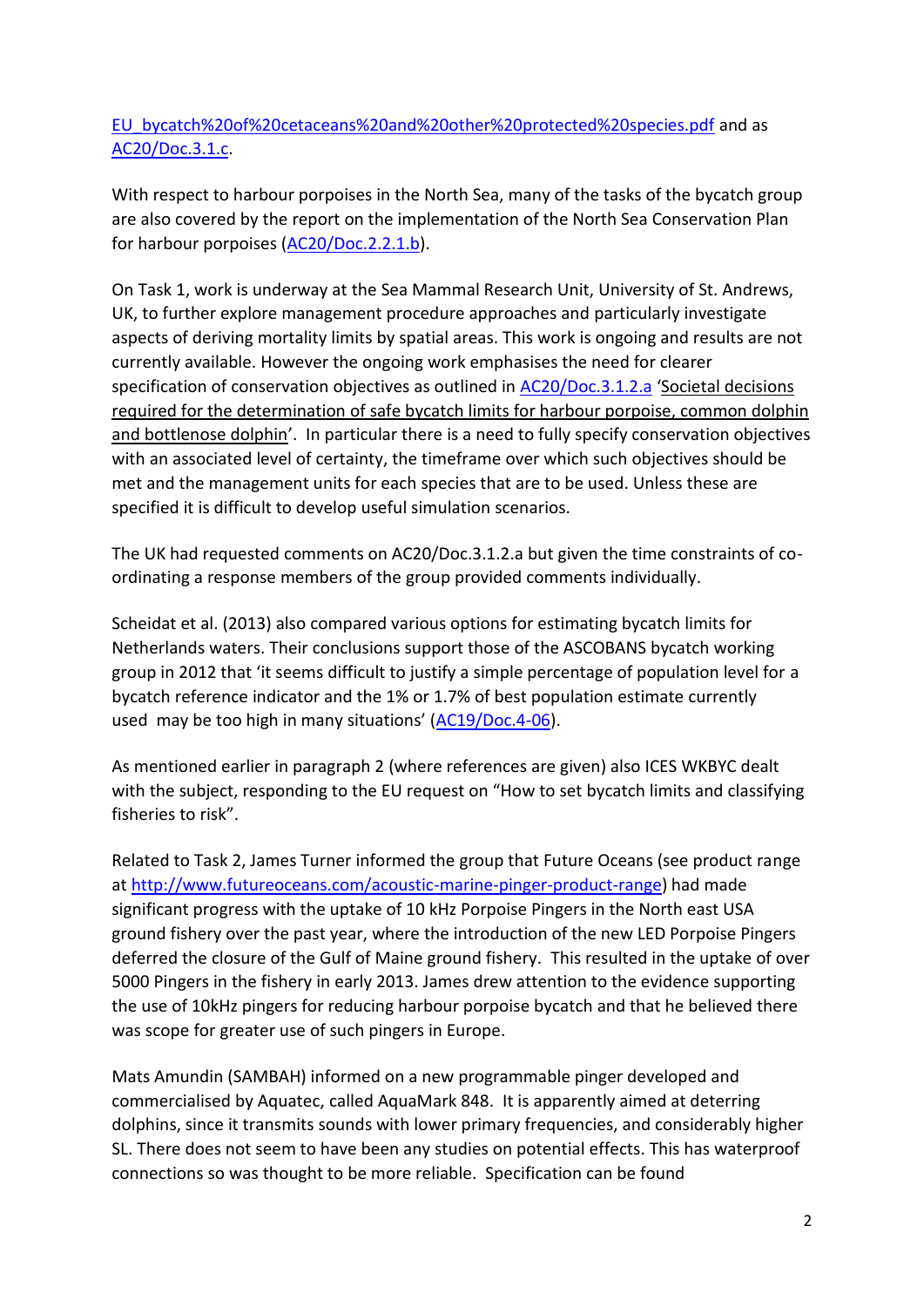### here: [http://www.aquatecgroup.com/images/datasheets/aquatec%20group%20-](http://www.aquatecgroup.com/images/datasheets/aquatec%20group%20-%20aquamark%20848.pdf) [%20aquamark%20848.pdf](http://www.aquatecgroup.com/images/datasheets/aquatec%20group%20-%20aquamark%20848.pdf)

Mats also reminded of the experiments by Ron Kastelein (Kastelein et al. 2008) with high frequency tones, some inaudible to seals, and as effective deterrents as the broadband AquaMark sounds or the traditional, narrow-band, Dukane ~10 kHz sounds. Such HF sounds might be a good alternative for the Baltic region, where the dinner bell effect on seals is a big problem and worry for the fishers.

The same benefit would be gained by Boris Culik's porpoise "alerting" devices (PAL), which should transmit warning calls naturally produced by porpoises and which should stimulate investigation of the animals' surroundings, if it proves being efficient. Trials have been conducted in a pen with a captive porpoise (Fjord&Belt, Denmark) and will be conducted in the field this summer on two German and one Danish vessel (gillnetters) using 220 prototype devices and 220 dummies. For further detail see ICES WGBYC 2013 (Point 8.2) and the German Annual Report (AC20/Doc.13.e, Point 1.1).

Trials with new design of gears was continuing in Sweden, Denmark, Germany and the Netherlands. See the Jastarnia report (AC20/Doc.2.1.1 (WG)) for further detail (Point 5.1.3.1 ).

- In an experiment in Germany, traps had been issued to some fishermen, they were not successful at first – because deployed wrongly, but a fisherman find out how to deploy them correctly and make the traps work properly.
- In the Netherlands, a seminar "Fish traps in the North Sea a viable option?" was organised In December 2011 for exchanging information regarding the use of fish traps as alternative fishing gear to prevent porpoise bycatch. Experts from Sweden, France, Germany, UK and Belgium shared their practical experiences and gave fishermen the opportunity to learn more about this fishing technique. Further information can be found in the Dutch Annual Report (AC20/Doc.13g.rev1).
- In Sweden, new designs of pots has been developed by several fishing gear manufacturers in collaboration with SLU (Department of Aquatic Resources of the Swedish University of Agricultural Sciences) in 2011. These pots were in 2012 tested both in an implementation project involving several fishermen and in a project conducted by the SLU. A Swedish fishing gear company Carapax has planned a project with funding for the next year to develop a full-scale cod pot fishing method. The project mainly focuses on how to improve the construction of the pot as well solutions for better handling of the pots on board. The evaluation of the outcome of this project will be of interest both in terms of bycatch reduction and as consequences for the fisheries. (AC20/Doc.13.i (P))

The group did not make any progress on Tasks 3 or 4 in terms of identifying the best ways to approach fisheries fora or where ASCOBANS representation would be most useful.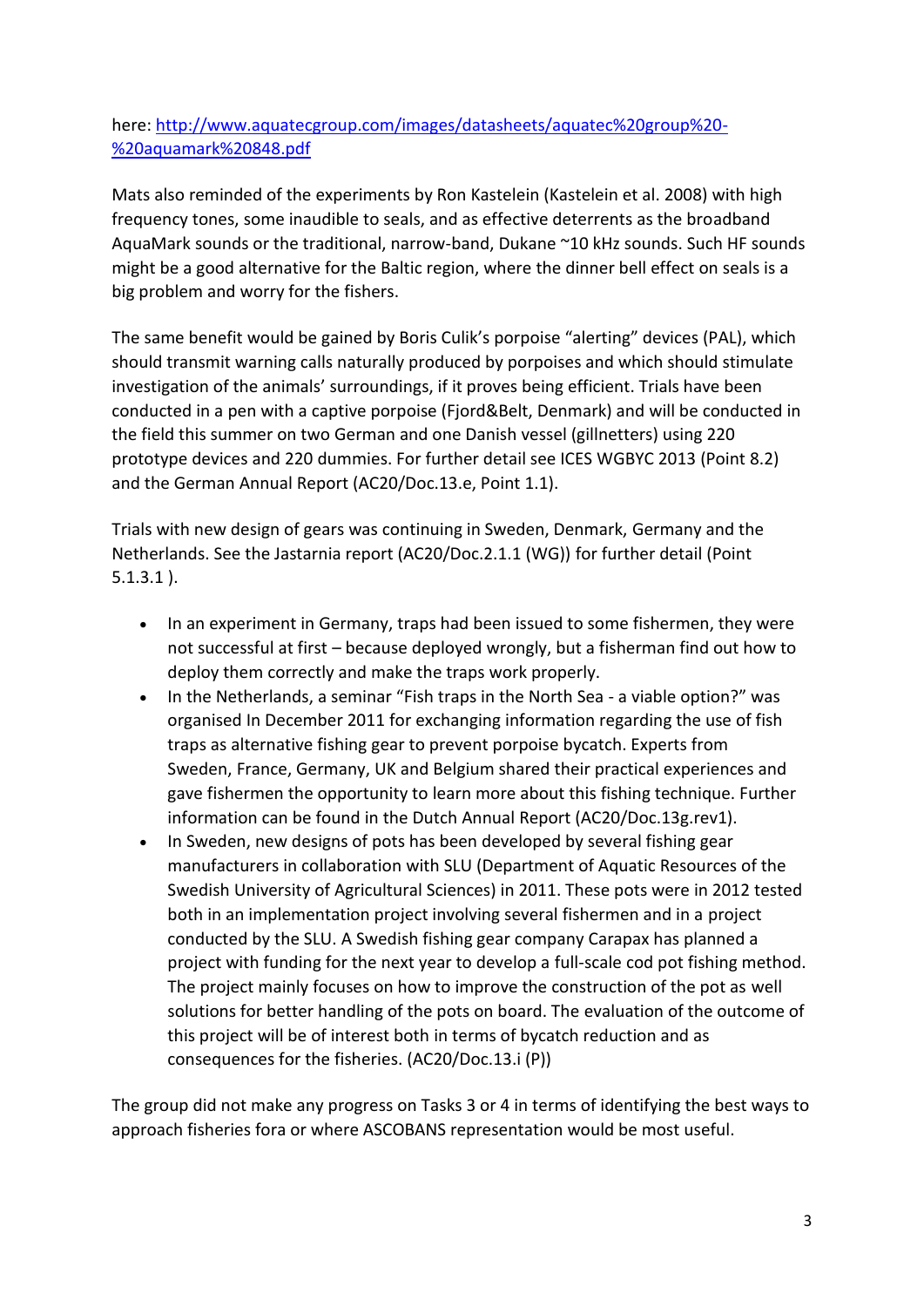Task 5 falls within the remit of the North Sea Plan coordinator for the North Sea RAC. Desportes did not attend any RAC meeting since AC 19, but become observer at the Danish Dialogforum and attended its 7th meeting in June. The Danish Dialogforum, under the auspices of the Agrifish Agency, Ministry of Food, Agriculture and Fisheries, provides a platform for a dialog about fisheries and the protection of the Natura 2000 marine areas between the Ministry of Food, Agriculture and Fisheries and the Ministry of Environment, the research institutions, the environmental NGOs and the fisheries organisations, both professional and recreational, with the aim of involving these organisations in the work carried out in the framework of Natura 2000 and concerning fisheries management. Further information can be found in AC20/Doc.14.1.a (Reports of Representation of ASCOBANS at Meetings).

Tasks 6-9 are all addressed to some extent by ICES WGBYC. As previously noted, Regulation 812/2004 does not cover all fisheries in which bycatch may occur. For example, the use of pingers under the Regulation is not applicable to Belgian waters. In a discussion about voluntary pinger use it was noted that the UK Marine Management Organisation has provided guidance to the fishing industry, to support them in meeting their legal obligations under the Regulation (812/2004). The guidance is available from [http://www.marinemanagement.org.uk/fisheries/monitoring/regulations\\_cetaceans.h](http://www.marinemanagement.org.uk/fisheries/monitoring/regulations_cetaceans.htm) [tm](http://www.marinemanagement.org.uk/fisheries/monitoring/regulations_cetaceans.htm)

While the UK has considered voluntary pinger use there are also concerns about anthropogenic noise which need to be considered.

Denmark conducted experiments on habituation to pingers in Denmark and Scotland in two different setups, by monitoring the porpoise acoustic behaviour in relation to a single pinger (AQUAmark100). For further detail see ICES WGBYC 2013 (Point 8.2).

In the Netherlands, the workability and efficiency of a new pinger (Bananapinger Fishtek UK) and a DDD acoustic device were investigated using both field trials and a behavioural study on a porpoise in captivity at research facility SEAMARCO (AC20/Doc.13g.rev1).

ASCOBANS is funding a project of the University of Aarhus which investigated long-term effects of pingers, including both possible habituation and habitat exclusion. Results were expected in mid-2014.

At the Swedish south coast development and testing of new gear has been conducted. The South Coast Fishing Area (Sydkustens fiskeområde) operates experimental fishing project with seal-proof cod cages in collaboration with local fishermen and scientists at SLU. The goal of the South Coast Fishing Area is to develop future coastal fishing industries by initiating and supporting projects and greater integration between fish nutrition and other nutrition in the region, as a collaboration between the municipalities of Sölvesborg, Kristianstad, Simrishamn and Ystad. › Fishermen in the south of the Kattegat have been offered pingers for free and been successfully using them in the gillnet fisheries for flatfish. Six fishers have been using pingers since March 2011. (AC20/Doc.13.i (P))